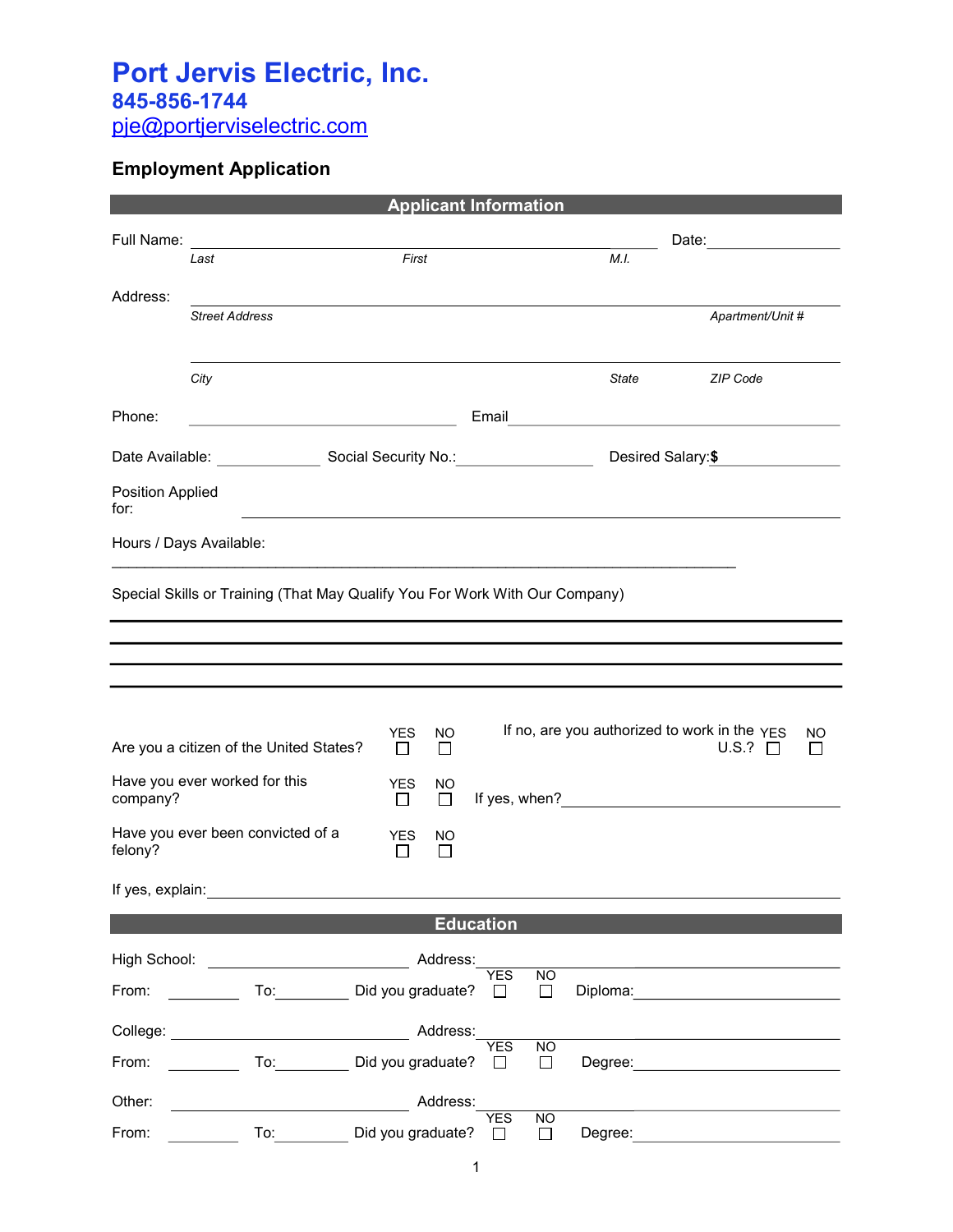## **References**

|                   | Please list three professional references.                                                                                                                                                                                                                                     |                            |                |                                                                                                                 |
|-------------------|--------------------------------------------------------------------------------------------------------------------------------------------------------------------------------------------------------------------------------------------------------------------------------|----------------------------|----------------|-----------------------------------------------------------------------------------------------------------------|
|                   |                                                                                                                                                                                                                                                                                |                            |                | Relationship: ___________________                                                                               |
|                   | Company: <u>example and the company</u> company of the company of the company of the company of the company of the company of the company of the company of the company of the company of the company of the company of the company                                            |                            |                | Phone: ________________                                                                                         |
|                   |                                                                                                                                                                                                                                                                                |                            |                |                                                                                                                 |
|                   |                                                                                                                                                                                                                                                                                |                            |                | Relationship: \\square\\square\\square\\square\\square\\square\\square\\square\\square\\square\\square\\square\ |
|                   |                                                                                                                                                                                                                                                                                |                            |                | Phone: _______________________                                                                                  |
| Address:          |                                                                                                                                                                                                                                                                                |                            |                |                                                                                                                 |
|                   |                                                                                                                                                                                                                                                                                |                            |                | Relationship: 2000                                                                                              |
|                   |                                                                                                                                                                                                                                                                                |                            |                | Phone: _________________                                                                                        |
| Address:          | <u>state and the state of the state of the state of the state of the state of the state of the state of the state of the state of the state of the state of the state of the state of the state of the state of the state of the</u>                                           |                            |                |                                                                                                                 |
|                   |                                                                                                                                                                                                                                                                                | <b>Previous Employment</b> |                |                                                                                                                 |
|                   |                                                                                                                                                                                                                                                                                |                            |                | Phone: ______________________                                                                                   |
|                   |                                                                                                                                                                                                                                                                                |                            |                | Supervisor:____________________                                                                                 |
|                   | Job Title: <u>_________________________</u>                                                                                                                                                                                                                                    | Starting Salary:\$         |                | Ending Salary:\$                                                                                                |
|                   | Responsibilities: New York State State State State State State State State State State State State State State State State State State State State State State State State State State State State State State State State Sta                                                 |                            |                |                                                                                                                 |
| From:             |                                                                                                                                                                                                                                                                                |                            |                | Reason for Leaving: <u>_________________________________</u>                                                    |
| reference?        | May we contact your previous supervisor for a<br>the control of the control of the control of the control of the control of the control of the control of the control of the control of the control of the control of the control of the control of the control of the control | <b>YES</b><br>$\perp$      | NO.<br>$\perp$ |                                                                                                                 |
|                   |                                                                                                                                                                                                                                                                                |                            |                |                                                                                                                 |
|                   |                                                                                                                                                                                                                                                                                |                            |                |                                                                                                                 |
| Address:          | <u> 1989 - Johann Barbara, martin amerikan basar dan berasal dan berasal dalam basar dalam basar dalam basar dala</u>                                                                                                                                                          |                            |                | Supervisor: ___________________                                                                                 |
| Job Title:        | <u> 1980 - Andrea Barbara, poeta esperanto-</u>                                                                                                                                                                                                                                | Starting Salary:\$         |                | Ending Salary:\$                                                                                                |
|                   |                                                                                                                                                                                                                                                                                |                            |                |                                                                                                                 |
| From:             |                                                                                                                                                                                                                                                                                |                            |                | Reason for Leaving: <u>___________________________________</u>                                                  |
| reference?        | May we contact your previous supervisor for a                                                                                                                                                                                                                                  | <b>YES</b><br>П            | NO<br>$\Box$   |                                                                                                                 |
|                   |                                                                                                                                                                                                                                                                                |                            |                |                                                                                                                 |
|                   |                                                                                                                                                                                                                                                                                |                            |                | Phone: _______________________                                                                                  |
| Address:          |                                                                                                                                                                                                                                                                                |                            |                | Supervisor: <u>_____________________</u>                                                                        |
| Job Title:        |                                                                                                                                                                                                                                                                                |                            |                | Ending Salary:\$                                                                                                |
| Responsibilities: |                                                                                                                                                                                                                                                                                |                            |                |                                                                                                                 |